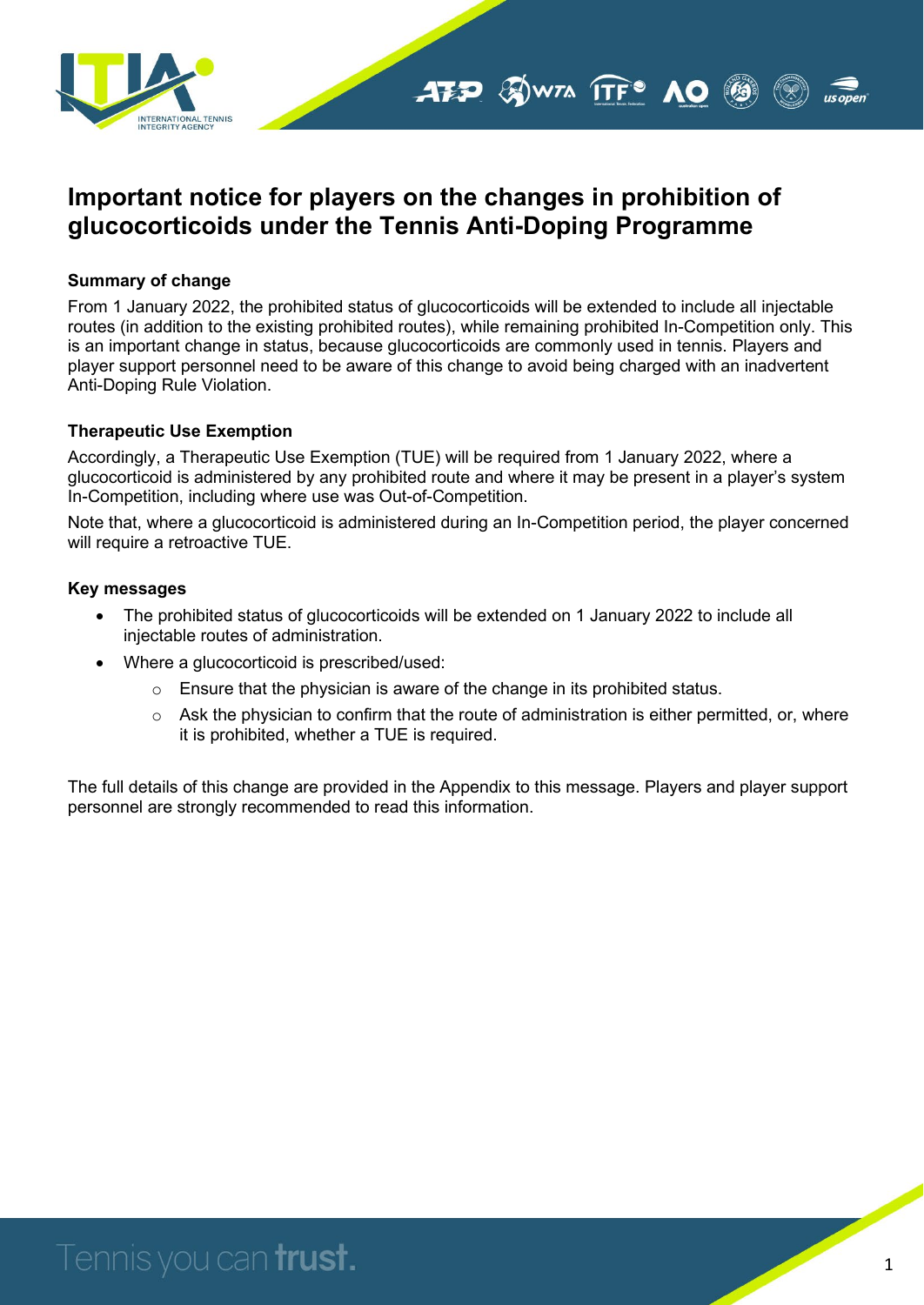



#### **APPENDIX**

#### **Introduction**

From 1 January 2022, the status of the class of prohibited substances known as 'glucocorticoids' will change. This document contains important information that aims to reduce the risk of players being charged with an inadvertent Anti-Doping Rule Violation due to this change.

#### **What are glucocorticoids?**

Glucocorticoids are a class of substances that are used to treat a range of medical conditions. Glucocorticoids are prohibited under the WADA Code and, therefore, also under the Tennis Anti-Doping Programme. A list of glucocorticoids can be found at section S9 of the WADA Prohibited List.

#### **What is changing?**

From 1 January 2022, the routes of administration by which the use of glucocorticoids will be prohibited will be extended to include all injectable routes, as well as oral and rectal routes. Examples of the injectable routes of administration that will become prohibited from 1 January include periarticular, intraarticular, peritendinous, intratendinous, epidural, intrathecal, intrabursal, intralesional, intradermal, and subcutaneous.

#### **Implications**

In practical terms, this means that, from 1 January 2022, a TUE will be required if a glucocorticoid is used (or may be present in a player's system – see below) In-Competition and administered by any of the existing prohibited routes of administration (including any injectable route).

If a player uses a glucocorticoid In-Competition, or a glucocorticoid is present in a sample collected In-Competition, and (in either case) the player does not have a valid TUE, then that will be treated as a potential Anti-Doping Rule Violation. (See 'obtaining a TUE for use of a glucocorticoid' below).

#### **Out-of-Competition use of glucocorticoids**

Glucocorticoids are only prohibited In-Competition. That is, their use during Out-of-Competition periods is permitted. However, substances – including glucocorticoids – may be detected for some time after use has stopped. In order to avoid an inadvertent Anti-Doping Rule Violation, WADA has published 'washout periods', which provide guidance as to how long a glucocorticoid may be detectable after use has stopped. These are shown in the table below and are based on the use of the substances listed according to the maximum manufacturer's licensed doses from

[\(https://www.wada-ama.org/sites/default/files/resources/files/2022list\\_explanatory\\_note\\_final\\_en.pdf\)](https://www.wada-ama.org/sites/default/files/resources/files/2022list_explanatory_note_final_en.pdf)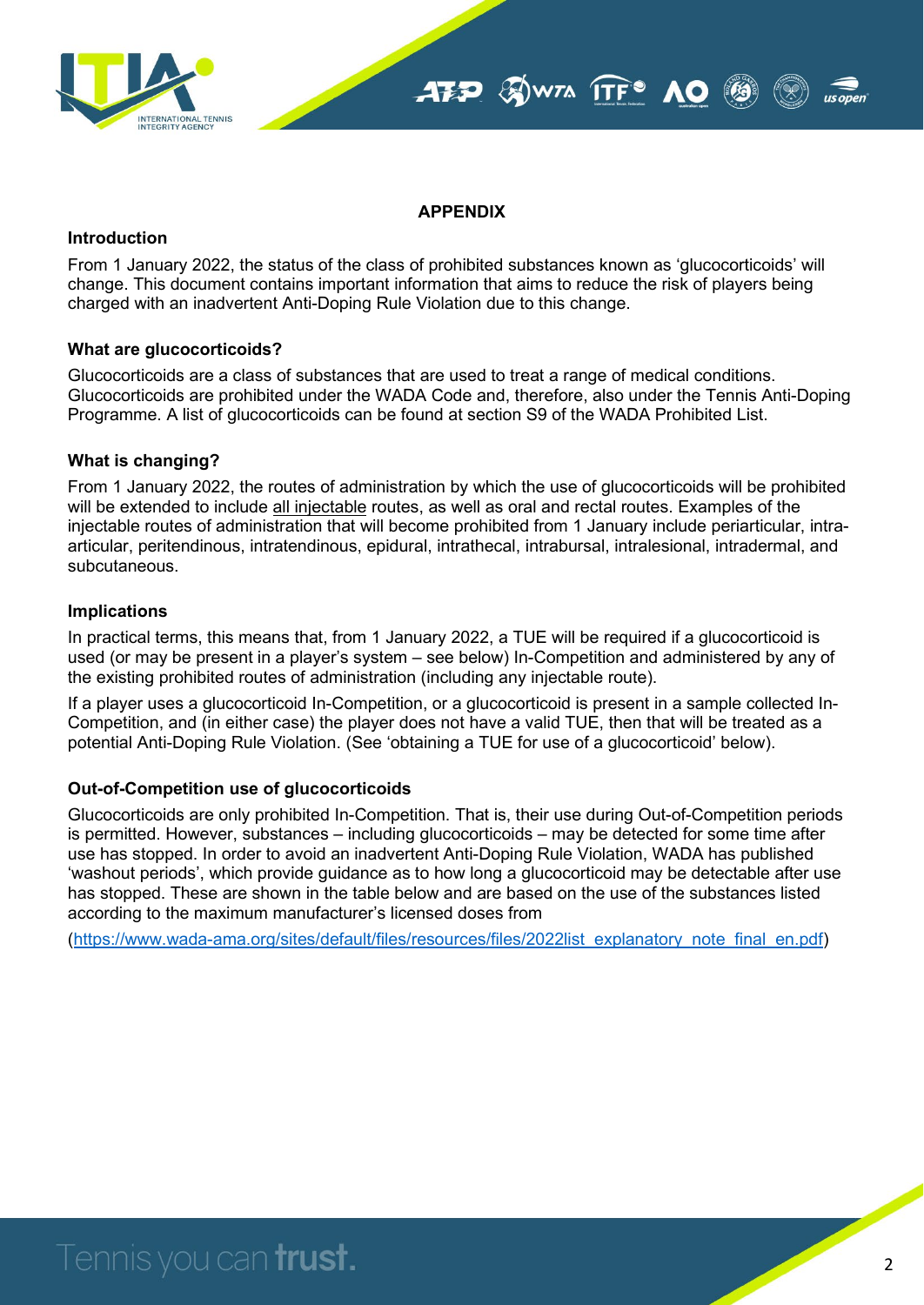

| Route                                                                                                    | <b>Glucocorticoid</b>                                               | <b>Washout period*</b> |
|----------------------------------------------------------------------------------------------------------|---------------------------------------------------------------------|------------------------|
| Oral**                                                                                                   | All glucocorticoids;                                                | 3 days                 |
|                                                                                                          | Except: triamcinolone ace-<br>tonide                                | 30 days                |
| Intramuscular                                                                                            | Betamethasone; dexametha-<br>sone; methylprednisolone               | 5 days                 |
|                                                                                                          | Prednisolone; prednisone                                            | 10 days                |
|                                                                                                          | Triamcinolone acetonide                                             | 60 days                |
| Local injections (including<br>periarticular, intra-articular,<br>peritendinous and intraten-<br>dinous) | All glucocorticoids;                                                | 3 days                 |
|                                                                                                          | Except: triamcinolone ace-<br>tonide; prednisolone; predni-<br>sone | 10 days                |

\* Washout period refers to the time from the last administered dose to the time of the start of the In-Competition period (i.e. beginning at 11:59 p.m. on the day before a Competition in which the Athlete is scheduled to participate, unless a different period was approved by WADA for a given sport). This is to allow elimination of the glucocorticoid to below the reporting level.

\*\* Oral routes also include e.g. oromucosal, buccal, gingival and sublingual.

The table shows that glucocorticoids can remain in the body up to 60 days after last use, depending on the substance and the route of administration. These washout periods should be used to determine whether a TUE application should be submitted. Physicians administering local injections of glucocorticoids should be aware that periarticular or intra-articular injection may sometimes inadvertently result in intramuscular administration. If intramuscular administration is suspected, the washout periods for the intramuscular route should be observed, or a TUE application sought.

#### **Applying for a TUE for use of a glucocorticoid**

Players are advised to obtain a TUE prior to using a prohibited substance. However, this may not always be possible, for example because glucocorticoids are often used to treat players during competitions. In such cases, players will need to apply for a retroactive TUE. In summary:

- Where a player is aware in advance that they will be using a glucocorticoid by a prohibited route of administration during an In-Competition period, they should apply for a TUE that covers the In-Competition period(s) in question at the earliest opportunity.
- If a player is prescribed a glucocorticoid by a prohibited route of administration during an In-Competition period, then a retroactive TUE application will be required.
- If a player uses a glucocorticoid Out-of-Competition, and its presence is detected during an In-Competition sample, then the player may either apply for a prospective TUE or a retroactive TUE.

In addition to meeting the criteria for granting a prospective TUE, a retroactive TUE application must meet at least one additional criterion. Those criteria are set out at Article 4.1 of the WADA International Standard for TUEs. The decision as to the appropriate retroactive criterion under which an application should be submitted should be made by the applying physician.

All TUE applications – including for glucocorticoids – must include all of the required information for the medical condition in question. WADA publishes guidelines for physicians on its website, which set out the documentation that is required in support of any application.

All TUE applications must be submitted via the TADP Portal, which can be found at [\(https://tennis.idtm.se\)](https://tennis.idtm.se/). All TUE applications are reviewed anonymously by an independent TUE

# Tennis you can **trust.**